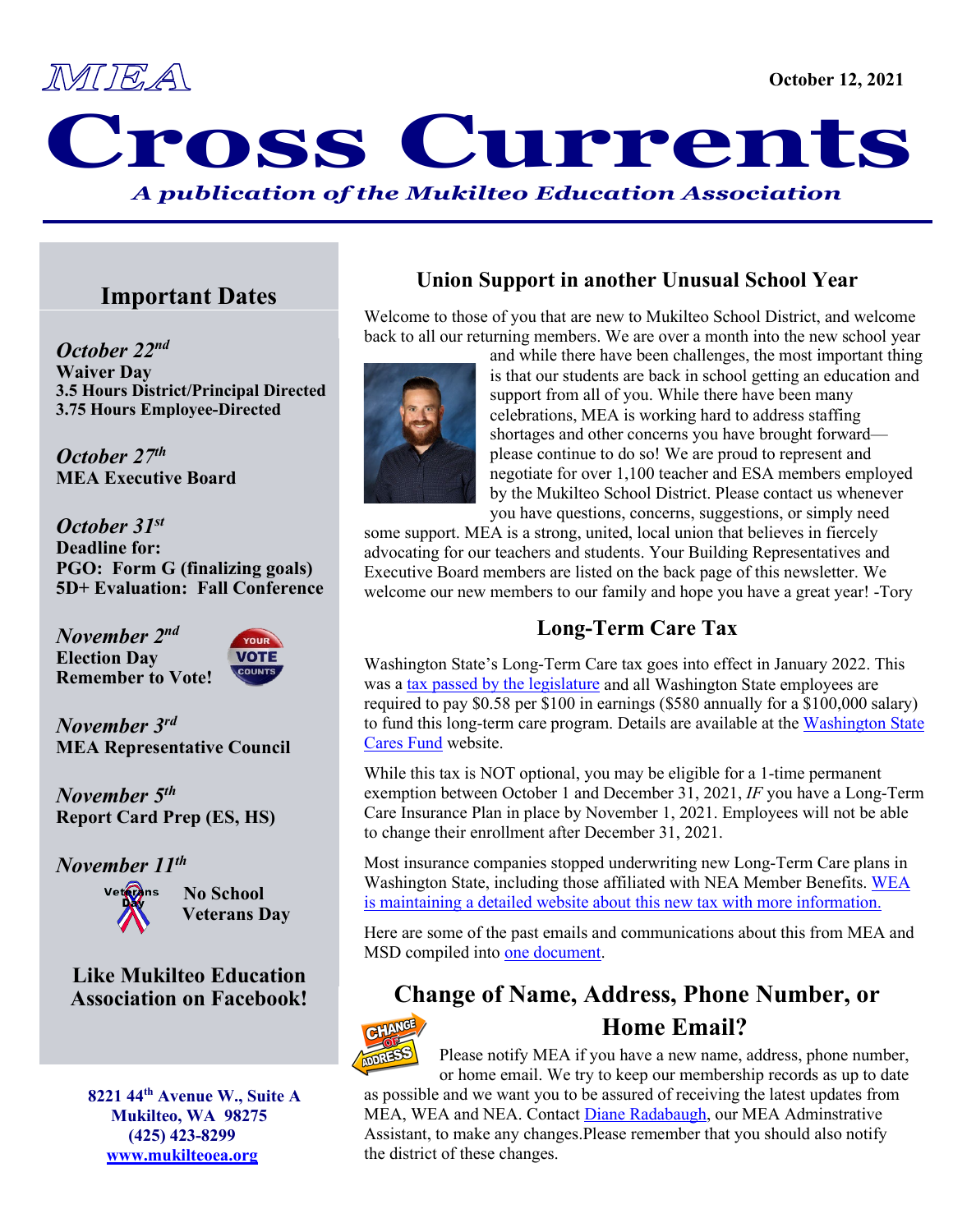## **SEBB Open Enrollment: October 25 to November 22, 2021**



Open enrollment for SEBB (School Employees Benefits Board) begins in two weeks. To make plan changes or to add or delete dependents you will need to log into your [SEBB My Account](https://myaccount.hca.wa.gov/auth) between October 25 and November 22 at [SEBB School Employee](https://www.hca.wa.gov/employee-retiree-benefits/school-employees)  [Page.](https://www.hca.wa.gov/employee-retiree-benefits/school-employees) You should have received th[e SEBB newsletter -](https://www.hca.wa.gov/assets/pebb/sebb-intercom-employee-newsletter-102021.pdf) *Intercom*, in your mailbox at home this month, outlining important dates and changes, including Long-Term Disability changes. If you do not want to make any plan or dependent changes no action is needed.**\***

Here are some links to more SEBB information:

- $\triangleright$  [Access SEBB](https://www.hca.wa.gov/employee-retiree-benefits/virtual-benefits-fair-sebb) virtual benefits fair
- ▶ [Vendor Webinars](https://www.hca.wa.gov/employee-retiree-benefits/open-enrollment-webinars-sebb) to learn more about medical plans from Kaiser Permanente, Premera, and UMP.
- $\triangleright$  Visit the **SEBB Open Enrollment** website

**\****Enrollment in the Flexible Spending Arrangement (FSA) and/or Dependent Care Assistance Program (DCAP) are the exception – enrollment is required each year if you want to participate.*

## **Member Benefit: WEA Professional Development**

WEA's Inclusionary Practices Project (IPP) and Special Education Support Center (SESC) are providing professional development via Zoom (*Flyer with more info*). Register for each course [\(REGISTER HERE\)](https://nam11.safelinks.protection.outlook.com/?url=https%3A%2F%2Fforms.washingtonea.org%2FForms%2Fpdonline&data=04%7C01%7Ctkartchner%40washingtonea.org%7Cf3ae03b59fc942484add08d98aaa6810%7Cc51bd6ee3b224c0ba0fdfc3c3d347ca7%7C0%7C0%7C637693287834860773%7CUnknown%7CTWFpbGZsb3d8eyJWIjoiMC4wLjAwMDAiLCJQIjoiV2luMzIiLCJBTiI6Ik1haWwiLCJXVCI6Mn0%3D%7C1000&sdata=kimXHzC2%2BeC%2Bn3GQtO7WtCCl4YPdpj%2B5G4O%2Fh1OSebo%3D&reserved=0). Select the course you want to register for in the drop down menu. After registering, you will receive a confirmation email with the Zoom pre-registration link. Once registration is full, the course will no longer be available in the drop down menu. We do not maintain a wait list.





**Courses are available for free to all MEA members**. Clock hours will be provided within 5-10 business days.

UDL as an Instrument for Change w/Mirko Chardin (1.5 hours) STEM in Sports: Using Sports for STEM Learning in the Classroom (15 Hours) – STEM Successful Inclusion of Students with Significant Disabilities (6 hours) Culturally Responsive Instruction with Music & Movement (1.5 hours) Multi-Tiered System of Supports (MTSS): Tier II (6 hours) Self-Care: How to Address and Survive the Daily Life Stressors (1.5 hours) Why Inclusion? The Parents' Perspective (6 hours) Connection Before Curriculum: Social and Emotional Learning for Students and Staff (1.5 hours) One Out of Five - Disability Justice in Action (1.5 hours) Sensory Strategies in the Inclusive Classroom (6 hours) Multi-Sensory Learning Using Arts Integration (1.5 hours) Section 504 (6 hours) Phenomena-Centered Science in your Classroom (1.5 hours) Multi-Tiered System of Supports (MTSS): Tier III (6 hours) Laying the Groundwork for Social Justice in Our Classrooms and Learning Communities w/Mirko Chardin (1.5 hours) Special Education Law 201 (6 hours) Assessments: Formative and Summative (1.5 hours) Accommodations & Modifications (3 hours) The UDL Design Cycle; Through a PLC Perspective (6 hours) Identity, Mirrors and Funds of Knowledge w/Mirko Chardin (1.5 hours)

If you have any questions, please contact [Adam Goldstein,](mailto:agoldstein@washingtonea.org) Pilchuck UniServ Council Director.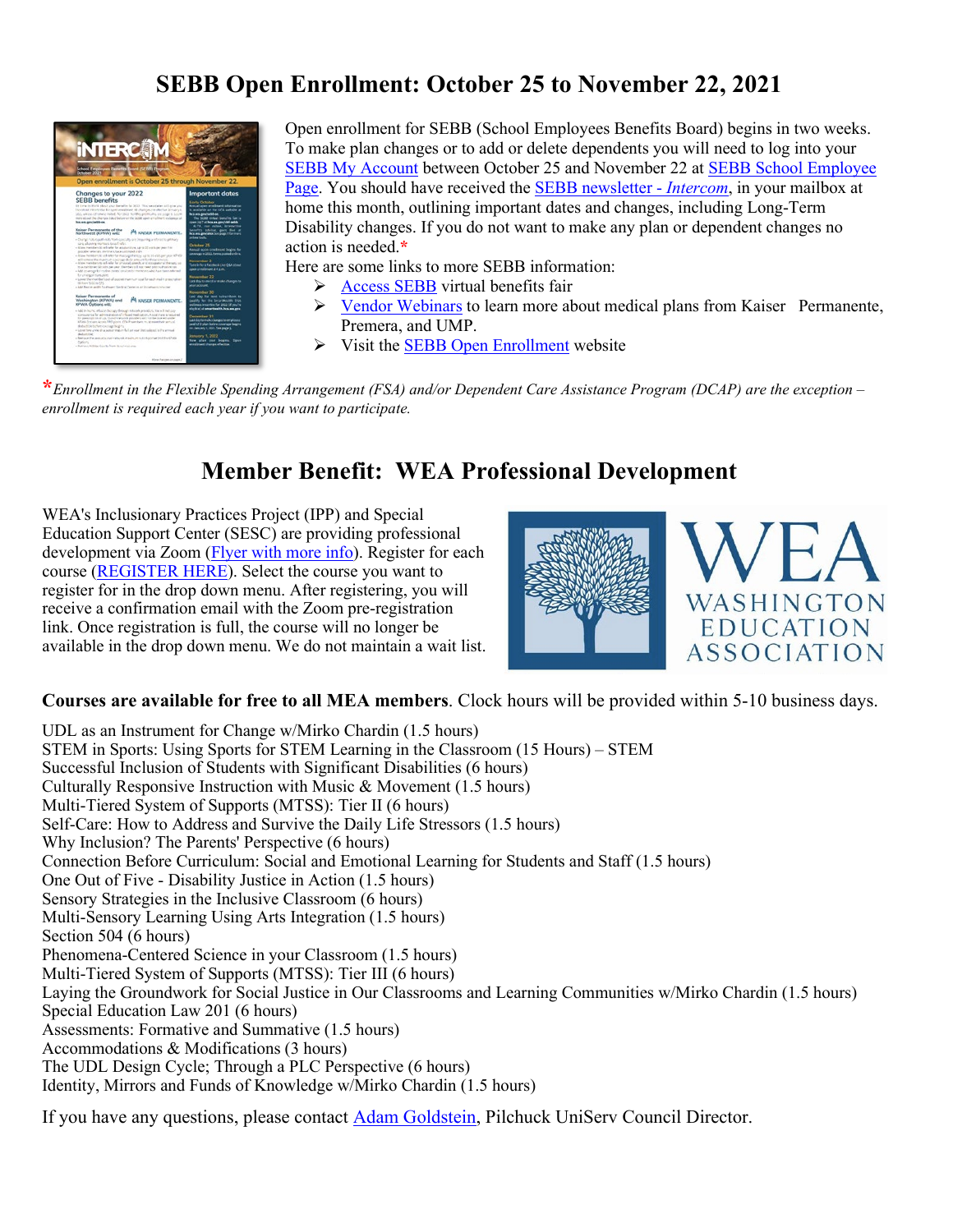## **5D+ Comprehensive Evaluation Process**

#### **No later than October 31 – Fall Conference:**

The classroom teacher and evaluator shall meet in September or October, but no later than October 31, to begin building the professional relationship and to share **teacher-selected** student growth goals. The teacher **may elect** to use some or all parts of the Goal Setting Process Template Form to develop student growth goals.

**For provisional employees, unless the evaluator first conducts an informal observation, the Fall Conference shall not occur before October 1.**

#### **Pre-Observation Conferences:**

Pre-observation conferences are optional and there are no required forms for these conferences.

**By December 2 – At least one formal observation for Provisional Teachers:** Formal observations shall not take place until **after the Fall Conference** unless requested by the teacher.

#### **Observation Notes:**

A copy of the **scripted and coded** observation notes and any electronic or written notes shall be provided to the employee **within 10 working days** of the observation. Additionally, working notes shall be provided **at least 1 working day prior to the post observation conference** to allow the employee to review and prepare for this conference.

#### **Post Observation Conference:**

Post observation conferences shall be **held within ten (10) working days of the formal observation**. The purpose of the post observation conference is to discuss the observation. **At the teacher's request, such conferences shall be held in the teacher's classroom**. It may also include a review of the evaluator's and/or teacher's evidence related to the evaluative criteria specific to the observation, and/or additional evidence to aid in the assessment of the teacher's performance related to those evaluative criteria not observed in the lesson or classroom. If an evaluator determines that sufficient evidence exists for a proficient or higher rating for specified criterion no further evidence is necessary.

#### **By January 20 – At least 1 formal observation must be conducted for ALL teachers.**

#### **Observation Notes:**

A copy of the **scripted and coded** observation notes and any electronic or written notes shall be provided to the employee **within 10 working days** of the observation. Additionally, working notes shall be provided **at least 1 working day prior to the post observation conference** to allow the employee to review and prepare for this conference.

#### **Post Observation Conference:**

Post observation conferences shall be **held within ten (10) working days of the formal observation**. The purpose of the post observation conference is to discuss the observation. **At the teacher's request, such conferences shall be held in the teacher's classroom**. It may also include a review of the evaluator's and/or teacher's evidence related to the evaluative criteria specific to the observation, and/or additional evidence to aid in the assessment of the teacher's performance related to those evaluative criteria not observed in the lesson or classroom. If an evaluator determines that sufficient evidence exists for a proficient or higher rating for specified criterion no further evidence is necessary.

#### **By January 31 – Mid-Year Evaluation Conference for Provisional Teachers:**

The purpose of a mid-year evaluation conference is to review teacher and evaluator evidence. The evaluator will share preliminary ratings based on the State 8 rubric in the CBA. A mid-year conference is required for provisional teachers by the end of January. A mid-year conference **may occur for non-provisional teachers based on a request** from the teacher or evaluator.

**February – April:** *While not explicitly specified in CBA, this is typically when additional formal observation cycle(s) occur.* 1. (Optional) pre-observation conference

- 2. Formal observation:
	- **There shall be no less than 10 working days between the time of a post-observation conference and the next formal observation**, unless requested by the teacher.



- The evaluator shall conduct a minimum of 2 formal observations of not less than a total of 60 minutes in length.
- A classroom teacher in the third year of provisional status shall be observed at least 3 times in the
- performance of their duties and the total observation time for the school year shall not be less than 90 minutes.
- 3. Observation forms/notes provided to employee
- 4. Post-observation conference

#### **May 1 – All required formal observations are to be completed**

**No later than June 12 – the evaluator shall provide the teacher with a copy of the final evaluation.** The teacher and evaluator will each sign a copy of the report which will be included in the teacher's personnel file. Within seven days of receipt, a teacher may attach written comments to the evaluation. **There will be no final evaluation conference unless requested by the teacher.**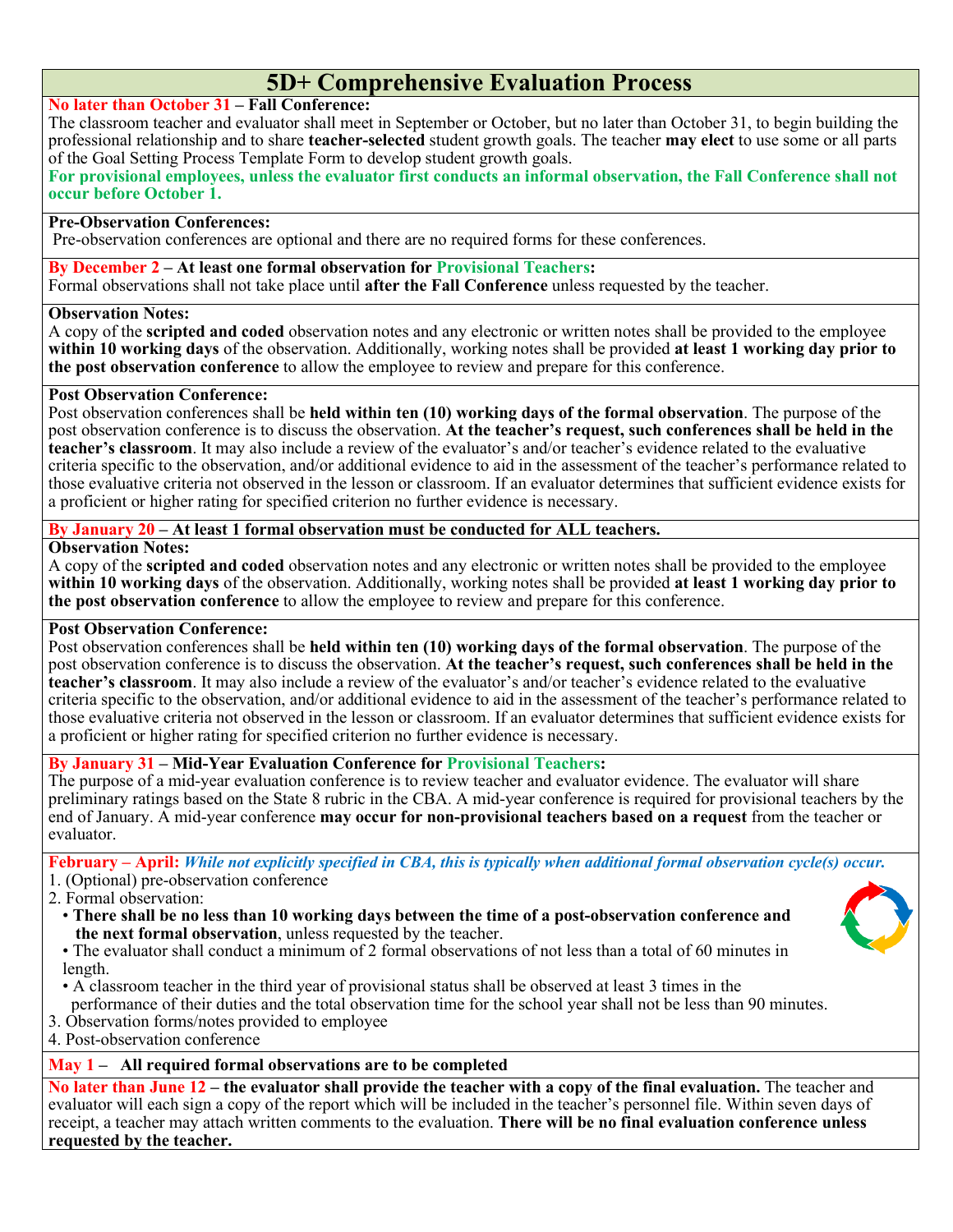## **NEA Member Benefits – NEA Student Debt Navigator**

As an educator, you may be able to have part, or all, of your federal student loans forgiven. Exclusive to NEA members, the NEA Members Insurance Trust is offering one year of exclusive, no-cost access to the NEA Student [Debt Navigator](https://www.neamb.com/products/nea-student-debt-navigator) powered by Savi. The NEA Student Debt Navigator can help you find and apply for money-saving programs. This benefit will help you easily identify programs that can help relieve your student load debt stress and:

- $\checkmark$  Quickly locate your options
- $\checkmark$  Fill out forms easily
- $\checkmark$  Save time, reduce errors
- Manage yearly recertification



Find your student loan forgiveness and repayment options today, and learn more about Federal Student Loan Forgiveness programs and Income-Based Student Loan Repayment Plans. For more information, watch [Getting on the](https://www.neamb.com/student-loan-debt/getting-on-the-path-to-student-loan-forgiveness)  [Path to Student Loan Forgiveness.](https://www.neamb.com/student-loan-debt/getting-on-the-path-to-student-loan-forgiveness)

## **Lungbuster Race - Help Find the Cure**



Did you miss your opportunity to participate in this year's Lungbuster Race? You can still donate to [Lung Cancer Research Funding](https://www.paypal.com/donate/?hosted_button_id=567Y552SUUWTE) in support of our MEA colleague Amie Parker. Several years ago, Amie Parker, technology integration specialist, was diagnosed with ROS1 Stage 4 lung cancer. [Read her inspiring story.](https://www.lungbuster.org/amies-story) Amie's friends started [LungBuster.org,](https://www.lungbuster.org/) a nonprofit organization to help raise money for ROS1 Lung Cancer research. Donate today, and start training for next year's race!

## **Have you checked out the MEA Website?**

In addition to contacting me, an Executive Board Member, or a Building Representative, stay connected by visiting our website at<http://www.mukilteoea.org/>.

We update our website often, so you have a wealth of information that is just a click away! Hover over "Association" Information" on our site and you have instant access to:

- $\triangleright$  Executive Board Members and their contact information
- $\triangleright$  Building Representatives and their contact information
- $\triangleright$  Our 2019-2022 MSD/MEA Collective Bargaining Agreement
- $\triangleright$  Most updated MOAs and MOUs between MSD and MEA
- $\triangleright$  Our new 2021-2024 MECU Collective Bargaining Agreement
- $\triangleright$  Evaluation Resources updated to the new 5D+ Rubric